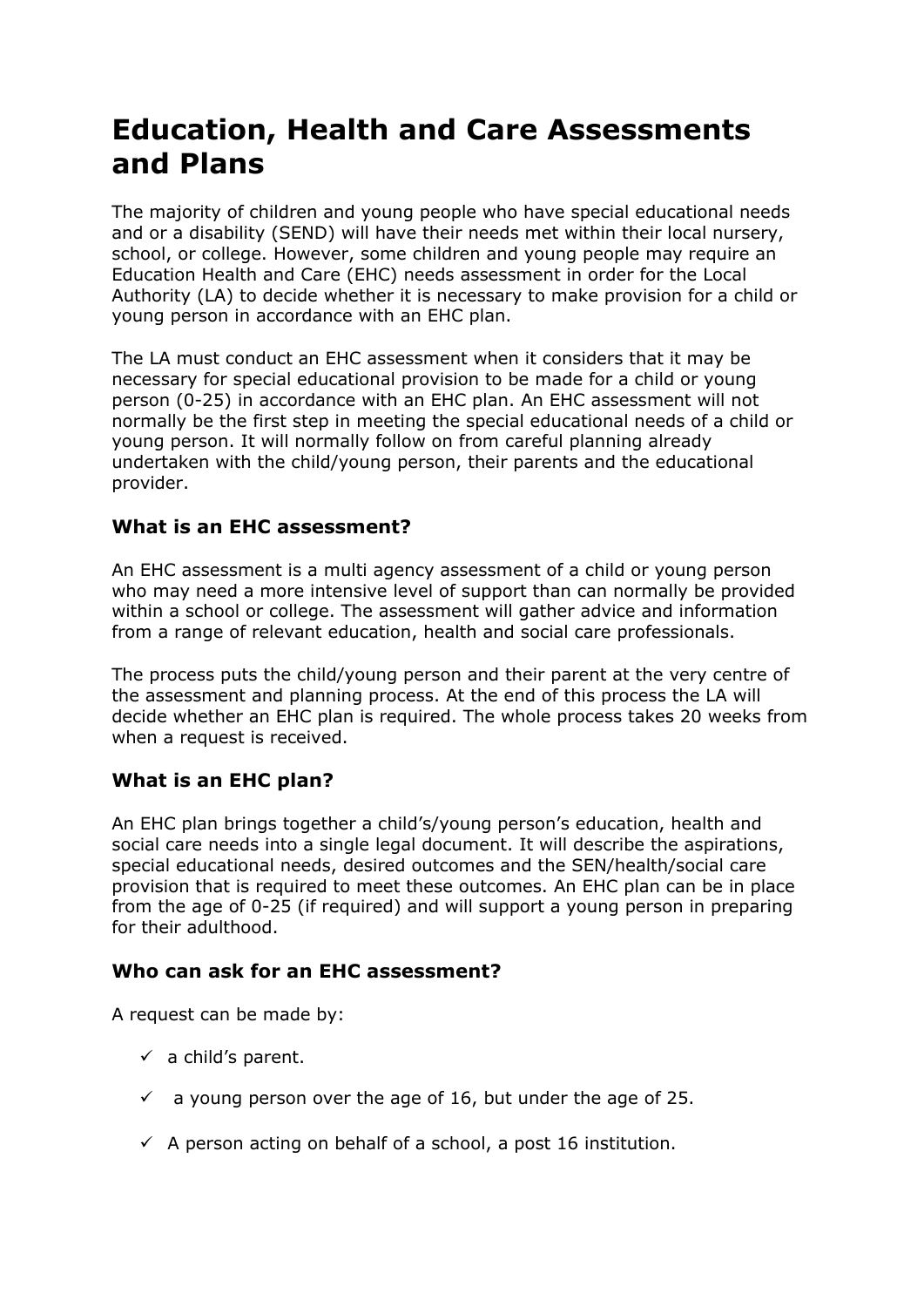Other people can bring a child or young person with SEN to the attention of the LA where they think an EHC assessment may be necessary. This includes health and social care professionals, foster carers, early year's practitioners, youth offending teams etc.

Parents and young people can make a request at any time, although it is useful if you do speak to the school or college before you make a request. A request does need to be made in writing and should be sent to:

The SEN Team, 3 Knowsley Place, Duke Street, Bury BL9 0EJ

or by e-mail to the [senteam@bury.gov.uk](mailto:senteam@bury.gov.uk)

If a school or college makes a request for an assessment, they will need to complete the relevant application form.

#### **What happens when a request for assessment is received?**

When a request is received the SEN team will write to parents, the young person (if they are over 16), the school or college, the health service and social care to request further information. Within 6 weeks of the request being received, a multi-agency panel will consider the request and decide if it meets the LA's thresholds for an assessment. If the assessment is not agreed, then the parent/young person will receive a letter explaining this decision and advising them of their right to appeal.

If the assessment is agreed, then there will be a coordinated assessment process where the information about the child's/young person's needs will be collected together. The information gathered will then be considered by the multi-agency panel who will consider if an EHC plan is required and if so what resources will be described in the plan.

If an EHC plan is to be drawn up then a planning meeting will take place, involving parents, the child/young person, the LA, school or college and any other relevant professionals. This meeting will develop the EHC plan.

The plan will then be issued to parents or young person as a draft EHC plan. Parents or the young person will be asked if any further changes to the plan are needed; whether a request is to be made for a personal budget; and the educational setting that they would like to be named on the plan.

#### **Disagreeing with a decision**

Parents and a young person (over the age of 16 and below 25) can challenge the following decisions that are made by the LA:

- $\checkmark$  the decision not to carry out an EHC assessment.
- $\checkmark$  the decision not to issue an EHC plan.
- $\checkmark$  the description of the SEN and provision within an EHC plan.
- $\checkmark$  the name or type of school or other educational institution.